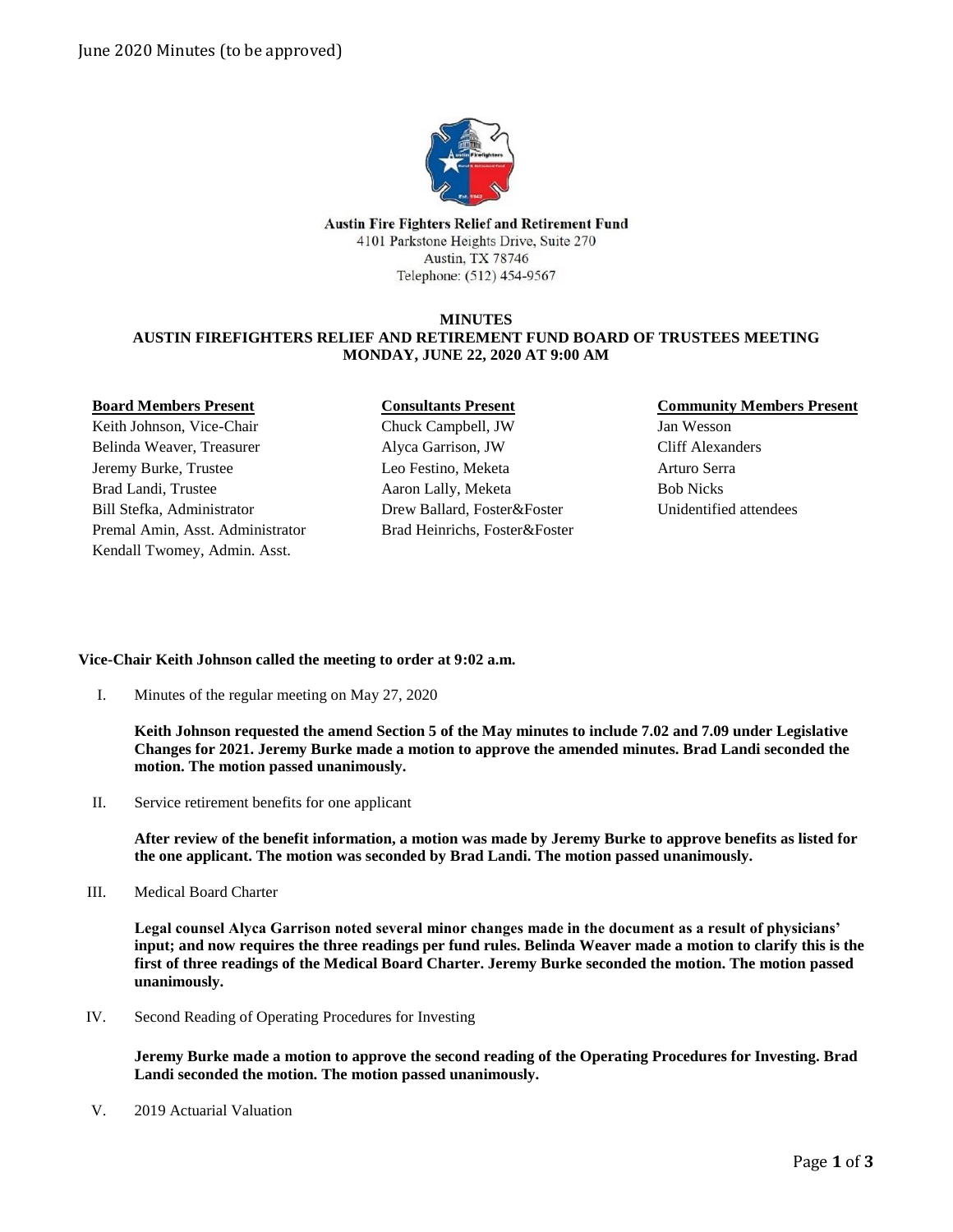**Brad Heinrichs and Drew Ballard from Foster and Foster presented the 2019 Actuarial Valuation to the Board. This report included nine assumption changes as discussed and approved at the May meeting as a result of the recent actuarial experience study. In addition to the mortality rate, salary increases, retirement rates, retro-DROP elections, withdrawal rates, and disability rates; the price inflation rates were lowered from 2.75%to 2.5%, the investment return rate was lowered from 7.7% to 7.5%, and the payroll growth rate was lowered from 3.5% to 2.0%. Brad Heinrichs noted that if the market value of the plan was used in the study, rather than the actuarial value, the amortization period for the Fund would have been 15 years instead of 21. Mr. Heinrichs briefly touched upon the plan's position in response to the Pension Review Board regarding the funding policy. The Board thanked Mr. Heinrichs and Mr. Ballard for their report. No motion was necessary.**

At this time retire Jan Wesson asked to address the Board under public commentary. Ms. Wesson reemphasized the need for more transparency in any possible legislative changes. Ms. Wesson stated that more of the membership should be kept apprised during the process. The discussions for sections 7.02 and 7.09 are most concerning to her in regards to who may be considered a beneficiary. Ms. Wesson stated that this work should be put on hold until it can be done correctly and in the best interests of all active and retired firefighters. The Board thanked Ms. Wesson for her comments.

VI. Possible Legislative Changes for 2021

**After reviewing and discussing each section, the Board agreed to move forward with sections 3.01, 7.02, 7.04, 8.05(b), 10.01, 10.04. These sections include the following topics: Fund staff participation in pension plan, survivor benefits/designated beneficiaries, drop interest rate, pension board size and the Mayor's representative designation. Although the Board agreed section 6.04 is a (disability) policy change rather than a legislative change, the Board will continue discussing section 6.04, return to work after receiving disability benefits, in future board meetings. Chuck Campbell and Alyca Garrison will review the statute for possible edits and revisions. There was a request to contact Mayor Steve Adler to possibly weigh in.**

VII. Negative Economic Impact Plan

**The Board agreed to table this item. Keith Johnson requested the trustees continue gathering their input on this item and suggested the pension staff get input from the actuaries if needed. No motion was necessary.**

VIII. Personnel Policies Project

**The Board chose to table item 8 until further notice. Brad Landi requested the Board to individually review the Personnel Policy in the meantime.**

IX. Securities Litigation Policy

**Jeremy Burke had input for the Board to consider regarding this item as a possible supplement to the current policy to provide more clarity and under what circumstances the Fund may take a lead plaintiff position. Chuck Campbell agreed to review the information and report back at a later meeting.**

X. Employee Compensation

**Keith Johnson requested the Pension staff provide more information regarding employee compensation during the board meeting financials discussions. No motion was necessary.** 

XI. Financial statements, transaction, and fund expense reports

**Premal Amin presented the May 2020 financial statements, transaction, and fund expense reports. No motion was necessary.**

XII. Roadmap

**Premal Amin presented the Roadmap to the Board which includes current and future topics and projects. Premal noted we are on track to submit all reports to the Pension Review Board on a timely basis. With the completion of the 2019 actuarial experience study and actuarial valuation, the Fund's auditors now have the**